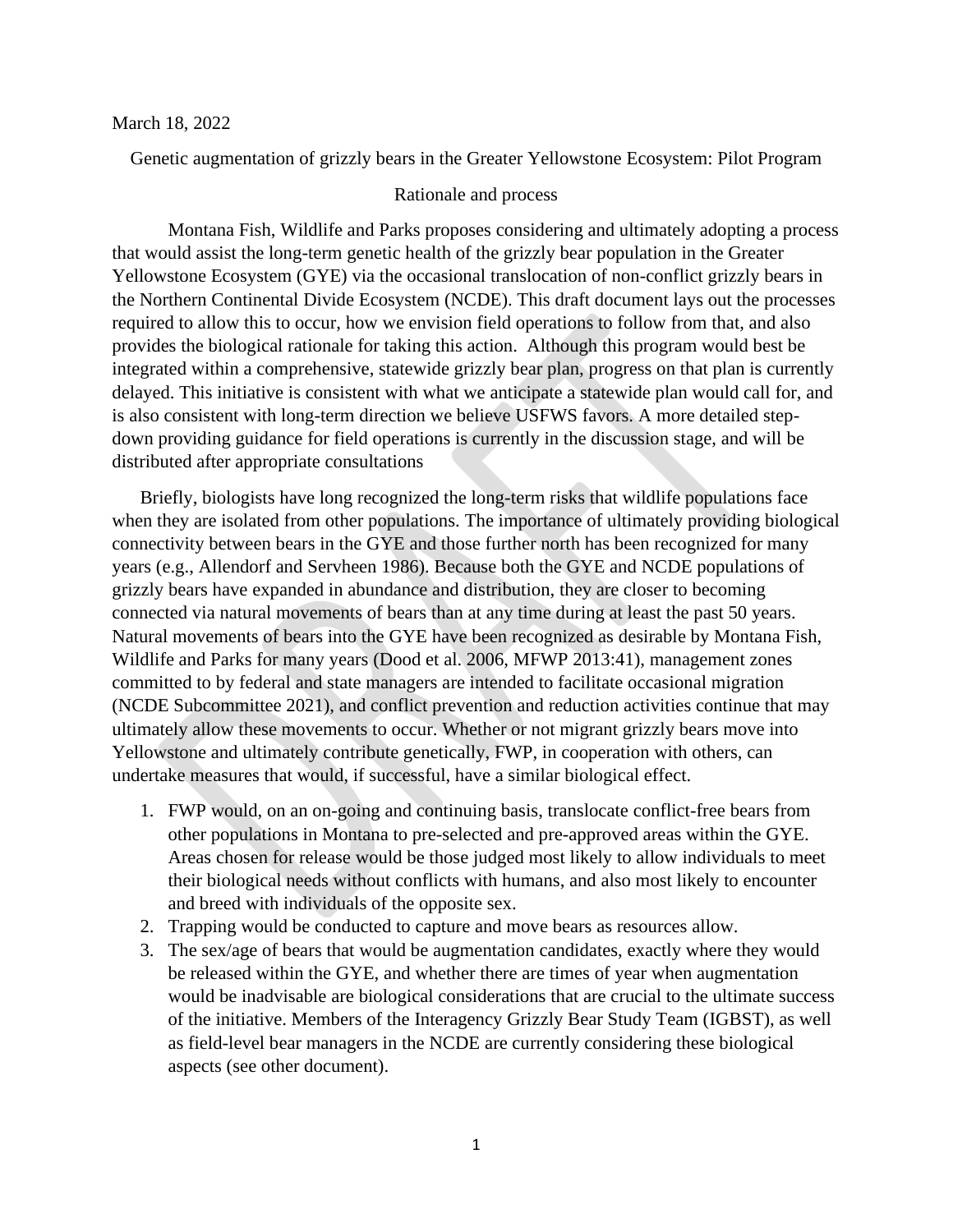- 4. Bears whose presence is deemed to have greater biological value to the source population than the GYE would not be considered candidates for this program.
- 5. FWP or USFWS staff in northwestern Montana would coordinate with counterparts in the GYE on the details of transportation and release.
- 6. The frequency with which such animals would become available would vary annually, and not be predictable. The expectation is that approximately 2 to 4 candidate bears would become available and be moved every 10 years. There would be no additional expectations or requirements for the timing beyond that. For example, if opportunities presented themselves,  $> 1$  bear might be moved in any given year; conversely, a few years might pass with no good opportunities.
- 7. This magnitude of capturing and moving bears would result in approximately 3 to 6 bears being moved to the GYE per grizzly bear generation (see below). If one-half of the bears moved stayed in the Yellowstone, survived long enough to reproduce, and produced (or sired) a cub that survived to adulthood, approximately 1.5-3 effective migrants per generation would gradually be added to the Yellowstone population. (See below for additional information and justification).
- 8. If subsequent monitoring (see below) indicated the need for additional bears, additional trapping would be considered. If subsequent monitoring indicated greater fidelity and survival among augmented bears than anticipated, fewer might be moved.
- 9. All individuals translocated would be fitted with a GPS collar, micro-chipped, and tissues for DNA monitoring would be obtained. The IGBST (or cooperating staff) would track any translocated individuals as part of their routine telemetry monitoring program. Attempts would be made to continue monitoring females post-denning, to document presence of litters. We anticipate, however, that direct observation of offspring from augmentees will be difficult and incomplete. Thus, the genetic monitoring program that is currently in place would continue to document and quantify any reproductive contribution from translocated animals.
- 10. Translocated individuals would be considered experimental<sup>1</sup> animals, and either moved or euthanized should they cause conflicts with humans.
- 11. For any translocated individuals that survive and remain in the GYE Demographic Monitoring Area (DMA) at least 1 year, that year's allowable mortality limit for that gender for the GYE (as per the GYE Conservation Strategy) would be increased by one<sup>2</sup> to account for the unanticipated addition of that individual, reinforcing that the augmentation is for genetic, not demographic purposes.
- 12. As per the NCDE Conservation Strategy, a bear removed from within the NCDE DMA would count against the NCDE's mortality limit (albeit could be accompanied by an asterisk to clarify that the bear might not have died, thus helping inform a potential programmatic review).

# **Required permissions and suggested processes/protocols**

<sup>&</sup>lt;sup>1</sup> Not to be confused with the legal definition of an "experimental population" in ESA 10(j) sense.

 $<sup>2</sup>$  This paragraph has not yet been endorsed by USFWS or the Yellowstone Ecosystem Subcommittee, so may yet</sup> change.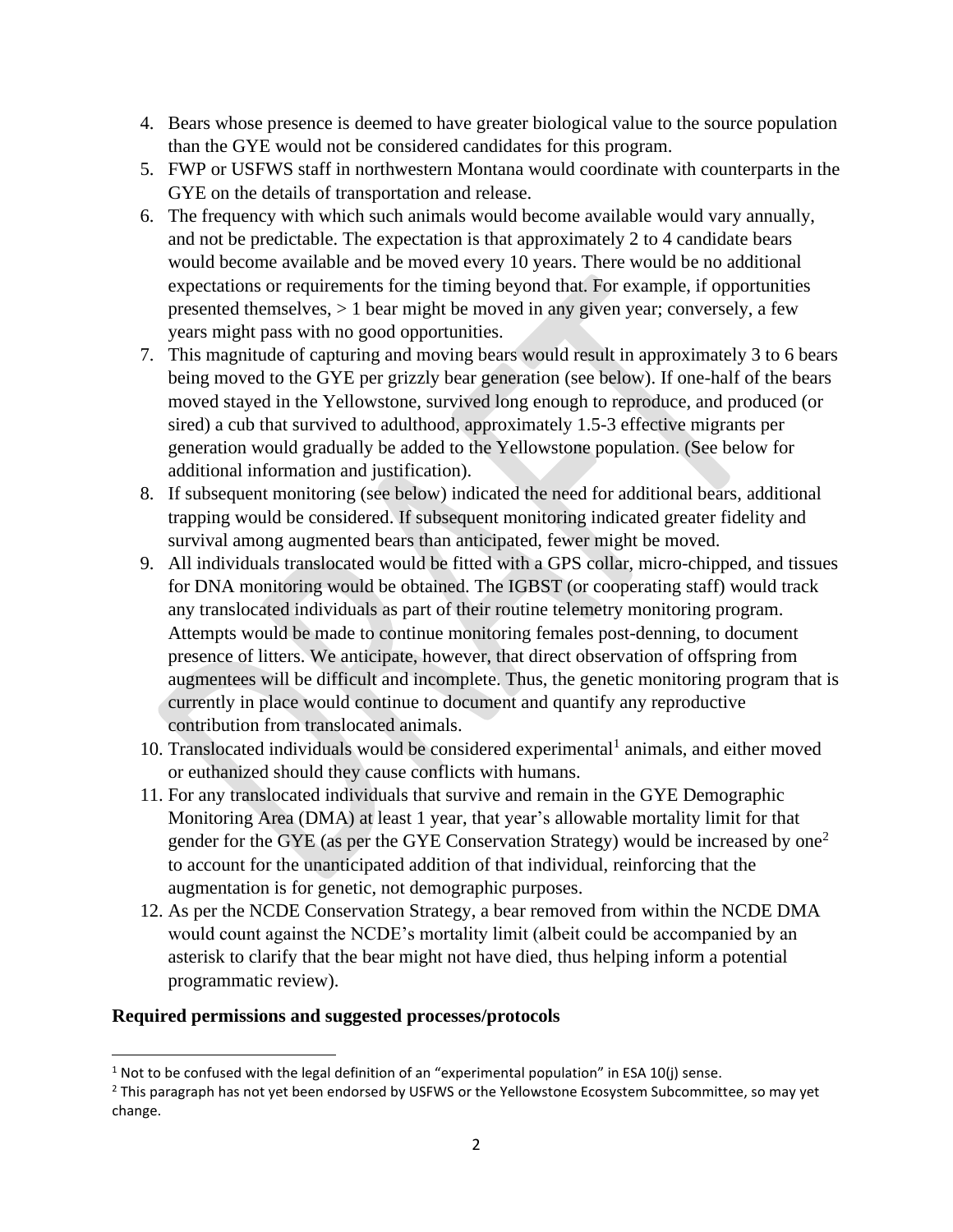# *Permissions and approvals*

1. USFWS approves all relocations and translocations of grizzly bears in the contiguous 48 states. With limited exceptions, grizzly bears have not previously been moved from one "ecosystem" to another. To expedite real-time decision making, an omnibus approval of this program from USFWS is part of this process.

2. Landowner approval. FWP only releases grizzly bears where the landowner has provided preapproval. Although there is no particular reason to consider 'northern' grizzly bears differently from those coming from closer by, because this would be a new program we would anticipate obtaining specific approval from landowners in the GYE (typically USFS) for releases of these bears.

3. Newly enacted legislation requires the Montana Fish and Wildlife Commission to pre-approve sites for any grizzly bear releases that would occur within Montana. A list of 32 potential relocation sites in the GYE (anticipating possible relocations of conflict animals) was presented to the Commission for consideration on October 28, 2021 and approved on February 4, 2022.

4. FWP operates its grizzly bear conflict response program under annually renewed memoranda of agreement with the USFWS; thus, no new permits or addenda to these annual agreements would appear to be required.

# *Suggested processes and protocols*

Because this program, while considered informally for decades, has never previously been implemented and because grizzly bear management is highly scrutinized, thorough consideration of field protocols should first occur.

- 1) Release locations have been be considered and screened from biological and management perspectives at a coarse geographic scale. The initial biological questions "Who (which kinds of bears), where (where captured, where released), and when?" are inter-connected, and thus were considered comprehensively. The group drafting this "protocols" document has considered release areas within the Demographic Monitoring Area of the GYE.
- 2) A draft protocol document was led by the IGBST and is now in the hands of land managers. We anticipate an iterative process, with the document improving as more expertise is added.
- 3) The protocols will be presented to both the GYE and NCDE subcommittees of the IGBC to consider objections or suggested revisions. Public input would be solicited at this point, and the document subsequently revised to reflect it.
- 4) Jurisdictions whose approval would be required are now being approached, with the draft protocol that integrates biological, logistical, and social/political considerations. At present, it is unclear whether this would require formal MOU with other jurisdictions.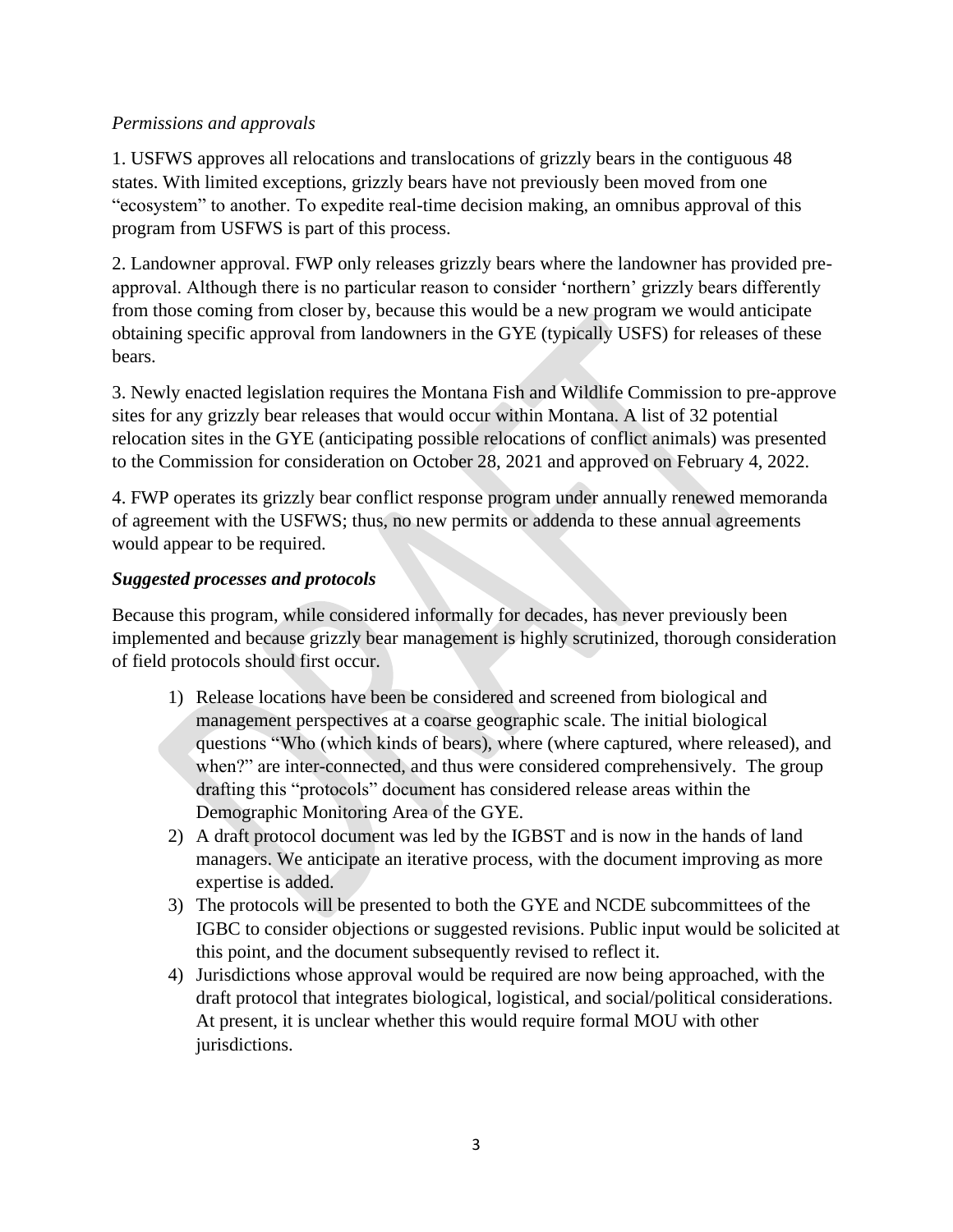5) Draft and finalize additional language to the GYE and NCDE Conservation Strategies to incorporate agreed-upon protocol (this step probably would not be required prior to any field work).

## **Documentation and History**

Similar programs have been considered in the past but not yet implemented. The "Final Conservation Strategy for the Grizzly Bear in the Greater Yellowstone Area" of March 2007 (since superseded by the one signed by participants in December 2016) noted that migration of grizzly bears into the GYE could occur either via natural movements or artificial transplantation. In the proposed delisting rule of 2007, USFWS pledged to "*continue efforts to reestablish natural connectivity, but our partners…* [presumably including MFWP]*… will transplant one to two effective migrants per generation if no movement or genetic exchange is documented by 2020*…". USFWS further stated that "*Augmentation is proposed as a precautionary measure based on the recommendations of Miller and Waits (2003, p. 4338) to maintain current levels of genetic diversity, should grizzly bear movement into the GYA not occur over the next 20 years*."

The USFWS (2021:181) also contemplated possible translocation, suggesting confidence that "…*translocation, if necessary, will address the ability of future GYE bears to adapt evolutionarily*". Regarding accountability and monitoring, USFWS (2021:181) stated that "*The IGBST also monitors genetic diversity of the GYE grizzly bear population so that a possible reduction in genetic diversity will be detected and responded to accordingly with translocation of grizzly bears into the GYE originating from another population in the lower-48 States. In addition to possible translocations, measures described in the 2016 GYE Conservation Strategy are and will continue to be used to promote genetic connectivity through natural movements. These measures include habitat protections, population standards, mortality control, outreach efforts, and adaptive management*."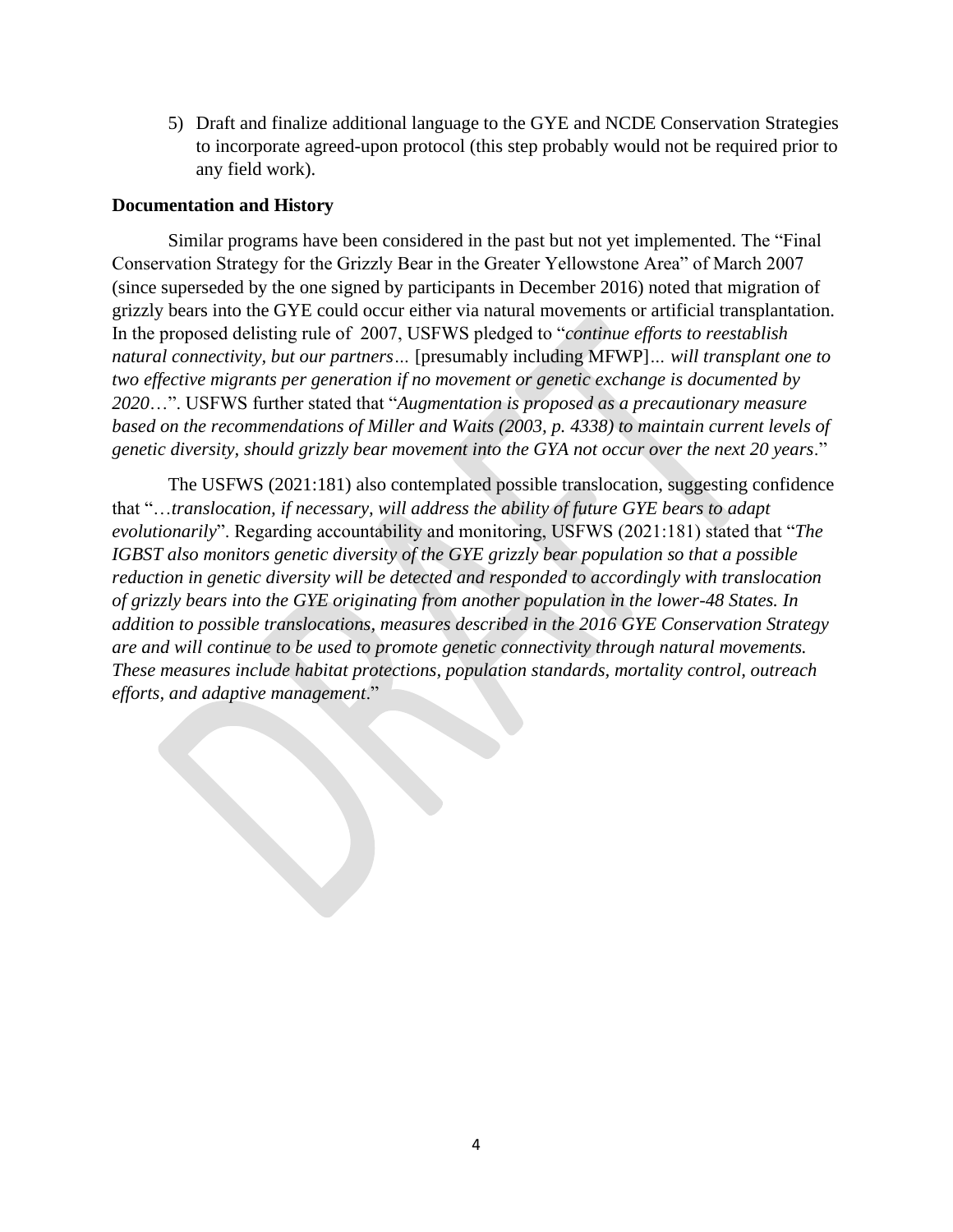#### **Detailed biological background**

Grizzly bears living in the GYE have been isolated from other grizzly bear populations possibly for over 100 years, and thus the genetic effects of small population size raise concerns. No immigrants into the GYE population have been documented to date (Haroldson et al. 2010; M. Haroldson, USGS, pers. comm., 2021), and heterozygosity and allelic diversity are lower than most other North American grizzly bear populations for which data are available. However, these 2 metrics of genetic diversity declined very slowly if at all from 1985 to 2010. The rate of inbreeding has been very low since 1985, and no physiological, behavioral, or demographic effects indicative or associated with inbreeding have been detected. Importantly, estimates are that effective population size (the summary metric best suited to consider genetic effects) has increased over the estimates of 1910-1960, continued to increase during 1985-2007, and is well above the level where the short-term effects of reduced genetic diversity (i.e., inbreeding, genetic drift) would be expected.

Thus, all indications are that Yellowstone grizzly bears are genetically well-adapted to their existing environment and facing no immediate threat related to population genetics. However, the Yellowstone population is sufficiently small from a genetic perspective that isolation from other populations poses risks for its *long-term* viability (> 100 years). Although no genetic issues currently limit the ability of grizzly bears in Yellowstone to survive and reproduce normally, their ability to respond evolutionarily to unknown future environmental or other challenges may be limited by low allelic diversity combined with isolation. Thus, introduction of genetic material from other grizzly bear populations would reduce the long-term risks associated with loss of allelic diversity in the Yellowstone grizzly bear population.

Best estimates are that any long-term genetic risks can be ameliorated by the effective migration into Yellowstone of as few as 1 to 2 animals per generation (10-15 years) if continued indefinitely into the future. Thus, although connectivity is required over the long-term to alleviate risks, such genetic connectivity can be thought of as a slow and continuous trickle of bears rather than a sudden and dramatic increase of gene flow. Recent geographic expansions of GYE grizzly bears in a northwesterly direction, and of NCDE area grizzly bears in a southeasterly direction have increased the probability of natural genetic connectivity in the future. A major impediment to achieving connectivity is Interstate Highway 90, and in particular the rapidly increasing level of human development associated with the greater Bozeman area.

Why do we think that genetic augmentation is necessary, and why do we think the relatively few animals we suggest here will suffice? Consider the question "How many animals are enough to ensure long-term persistence" by focusing on minimizing the chance that erosion of genetic diversity within a small, isolated population will render it unable to evolve, if needed, to changed conditions in the future. We know that larger populations generally have more genetic diversity — more options available from which to develop adaptations to differing conditions — than smaller ones. But how large is large enough to maintain needed evolutionary potential? We don't have the luxury of observing a variety of wild populations subjected to changing conditions to see which ones successfully coped and which did not. Instead, we need to depend on theory, augmented by well-considered simulation models.

In 1980, geneticist Ian Franklin postulated that an effective population of 500 would be large enough to allow beneficial mutations to balance genetic erosion (in particular, "genetic drift") indefinitely, and was thus a useful rule of thumb for answering the question "How many are enough to retain the evolutionary potential to cope with future change" (Franklin 1980)? Since then, some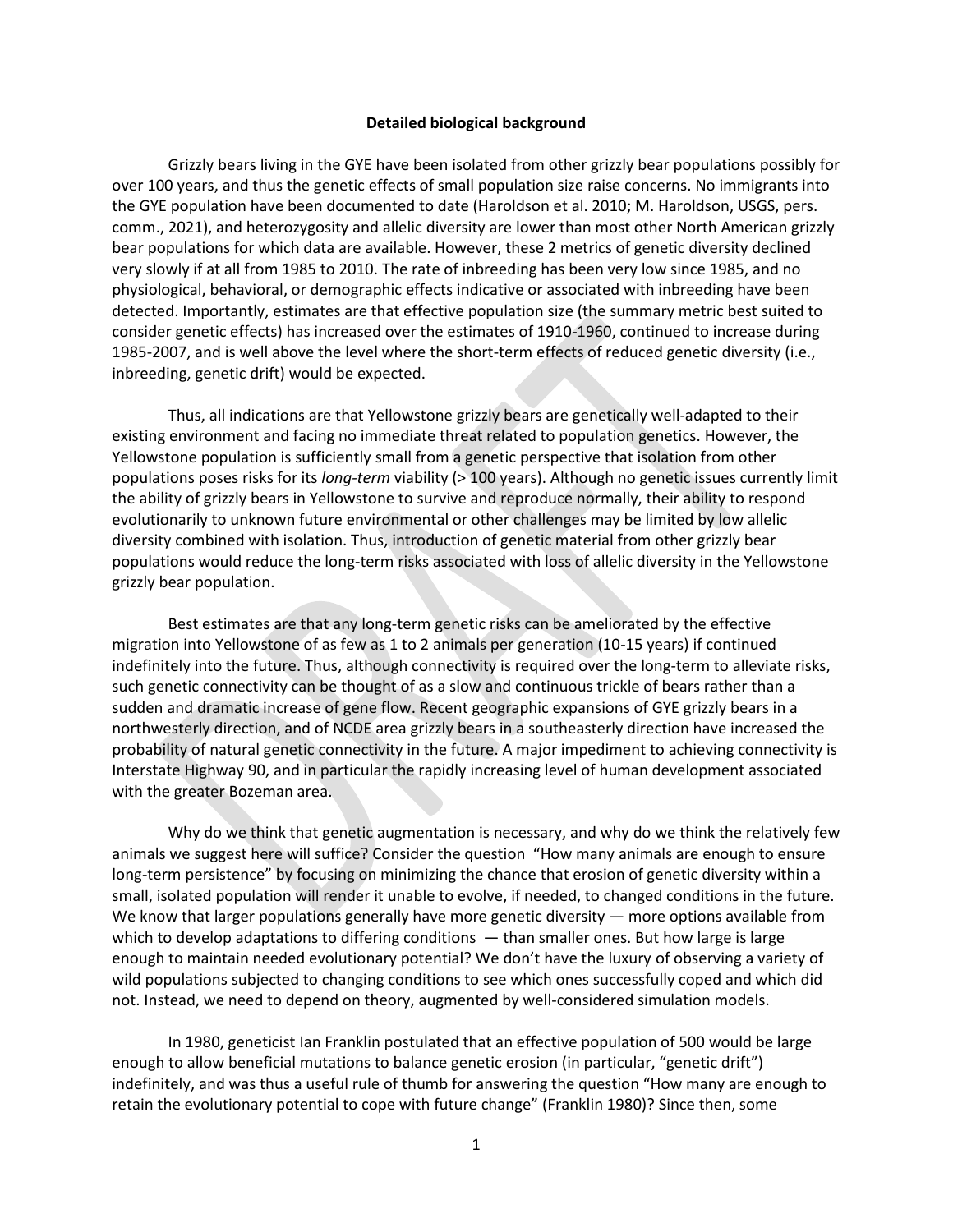scientific dispute about the "500 long-term rule" has emerged (Jamieson and Allendorf 2012, 2013; Frankham et al. 2013); FWP agrees with Jamieson and Allendorf (2013) that it retains usefulness in considering long-term needs for population size.

Importantly however, the 500 number refers to the "effective" size, not the number of animals. The effective population size (*Ne*) is defined as that which will lose genetic variability at the same rate as an "ideal" population<sup>3</sup>. Because in almost all wild populations,  $N_e$  is smaller than the actual (census) number of animals (*Nc*), more than 500 animals would be needed in order to satisfy Franklin's rule-ofthumb. What is the relationship between  $N_e$  and  $N_c$  in grizzly bears? In reviewing a number of equations relating these 2 quantities at the time, Harris and Allendorf (1989) created simulations of grizzly bear populations, and concluded that, based on demographics and breeding structure, *N<sup>e</sup>* was likely to be in the range of 0.24*N<sup>c</sup>* —0.32*Nc*, depending on assumptions used. This suggested that a grizzly bear population would need to number ~ 1,560 to 2,080 to meet Franklin's criterion. Since then, advances in genetics and theory have allowed better and more data-driven estimates of *N<sup>e</sup>* for the GYE grizzly bear population. Kamath et al. (2015), estimated that the *Ne*/*N<sup>c</sup>* ratio had, in recent years, been between 0.42 and 0.66 (suggesting between 760 and 1,190 bears needed to satisfy Franklin's rule of thumb). Regardless, the long-term need for occasional genetic interchange between geographically discrete grizzly populations has not seriously been questioned by biologists (and is not questioned by FWP).

A related question follows: if a population is isolated but capable of being reached by occasional migrants from another presumably larger and more genetically diverse population, how many migrants are needed to effectively link the two genetically, and how often must such immigrations occur, in order for the entire assemblage to both be genetically secure while retaining any adaptive divergence? Sewell Wright, one of the founders of modern conservation genetics, had proposed decades ago that, under a number of simplifying assumptions, a single migrant per generation would be sufficient to prevent loss of heterozygosity and allelic diversity within a vulnerable subpopulation while still allowing it to respond adaptively to local conditions (Wright 1931). This noteworthy result derives from fact that a single migrant would provide a relatively large infusion of genetic material to a small population, and although it would provide a proportionally smaller benefit to a larger population, the very fact of large size would reduce the need for the immigration. A number of simulation studies later confirmed that the onemigrant-per-generation (OMPG) rule-of-thumb maintained its validity under a variety of assumption violations typical of real-world populations (Mills and Allendorf 1996, Wang 2004), and thus that OMPG, or perhaps slightly more than one, remained a useful long-term goal. A genetic metric to reflect the balancing between assuring that the target population would maintain its evolutionary potential while still maintaining necessary local adaptations is called *FST*, which under OMPG would, after a sufficient number of years, equilibrate at 0.2

Of course, a "migrant" in this sense is not merely an animal that travels from one population to another. For it to perform as the OMPG theory predicts, the migrating animal must contribute to the gene pool after arriving, i.e., breed with a resident. Put another way, the 'M' in OMPG must be an "effective migrant". What about the 'G' in OMPG? How long is a generation for grizzly bears? Using similar methods to those used to estimate *N<sup>e</sup>* for Yellowstone grizzly bears, Kamath et al. (2015) estimated it at about 14 years. To date, we have no evidence that any migrants, effective or otherwise, have made it from the NCDE to GYE area populations.

<sup>&</sup>lt;sup>3</sup> Defined as one with discrete, non-overlapping generations, that doesn't vary in size annually, and in which the contributions of each member to the succeeding generation are randomly distributed (i.e., described by a Poisson distribution).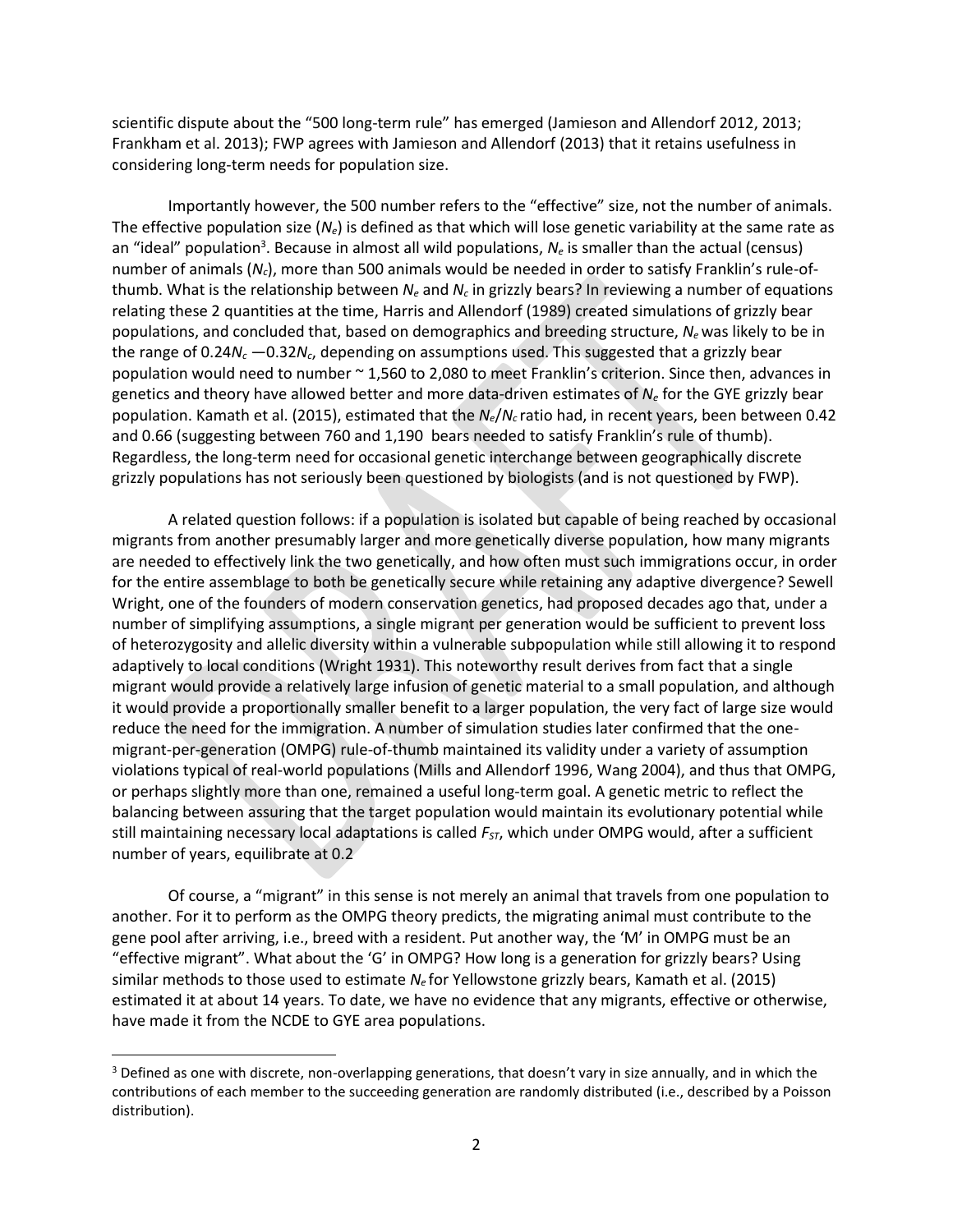#### **Literature Cited**

- Allendorf, F. A., and C. Servheen. 1986. Genetics and the conservation of grizzly bears. Trends in Ecology and Evolution 1: 88-89.
- Dood, A. R., S. J. Atkinson and V. J. Boccadori (2006) Grizzly Bear Management Plan for Western Montana: Final Programmatic Environmental Impact Statement 2006‐2016. Montana Department of Fish, Wildlife and Parks, Helena, Montana. 163 pp.
- Frankham, R. B. W. Brook, C. J.A. Bradshaw, L W. Traill, and D. Spielman. 2013. 50/500 rule and minimum viable populations: response to Jamieson and Allendorf. Trends in Ecology and Evolution 28, 187–188.
- Franklin, I.R. 1980. Evolutionary change in small populations. In Conservation Biology: An Evolutionary– Ecological Perspective (Soule, M.E. and Wilcox, B.A., eds), pp. 135–150, Sinauer Associates.
- Haroldson, M. A., C. C. Schwartz, K. C. Kendall, K. A. Gunther, D. S. Moody, K. Frey, and D. Paetkau. 2010. Genetic analysis of individual origins supports isolation of grizzly bears in the Greater Yellowstone Ecosystem. Ursus 21: 1-13.
- Harris, R. B., and F. W. Allendorf 1989. Genetically effective population size of large mammals: an assessment of estimators. Conservation Biology 3: 181-191.
- Jamieson, I. G., and F. W. Allendorf, F.W. 2012. How does the 50/500 rule apply to MVPs? Trends in Ecology and Evolution 27, 578–584.
- Jamieson, I. G., and F. W. Allendorf. 2013. A school of red herring: reply to Frankham et al. Trends in Ecology & Evolution 28: 188-189.
- Kamath, P. L., M. A. Haroldson, G. Luikart, D. Paetkau, C. Whitman and F. T. van Manen 2015. Multiple estimates of effective population size for monitoring a long-lived vertebrate: an application to Yellowstone grizzly bears. Molecular Ecology 24: 5507-5521.
- Miller, C. R., and L. P. Waits. 2003. The history of effective population size and genetic diversity in the Yellowstone grizzly (Ursus arctos): implications for conservation. Proceedings of the National Academy of Sciences of the United States of America 100:4334-4339.
- Mills, L. S., and F. W. Allendorf. 1996. The one-migrant per generation rule in conservation and management. Conservation Biology 10: 1509-1518.
- Montana Fish, Wildlife and Parks (MFWP). 2013. Grizzly Bear Management Plan for Southwestern Montana 2013: Final Programmatic Environmental Impact Statement. Helena, Montana, 81 pp.
- NCDE Subcommittee. 2021. Conservation strategy for the grizzly bear in the Northern Continental Divide Ecosystem. (169 pages + appendices).